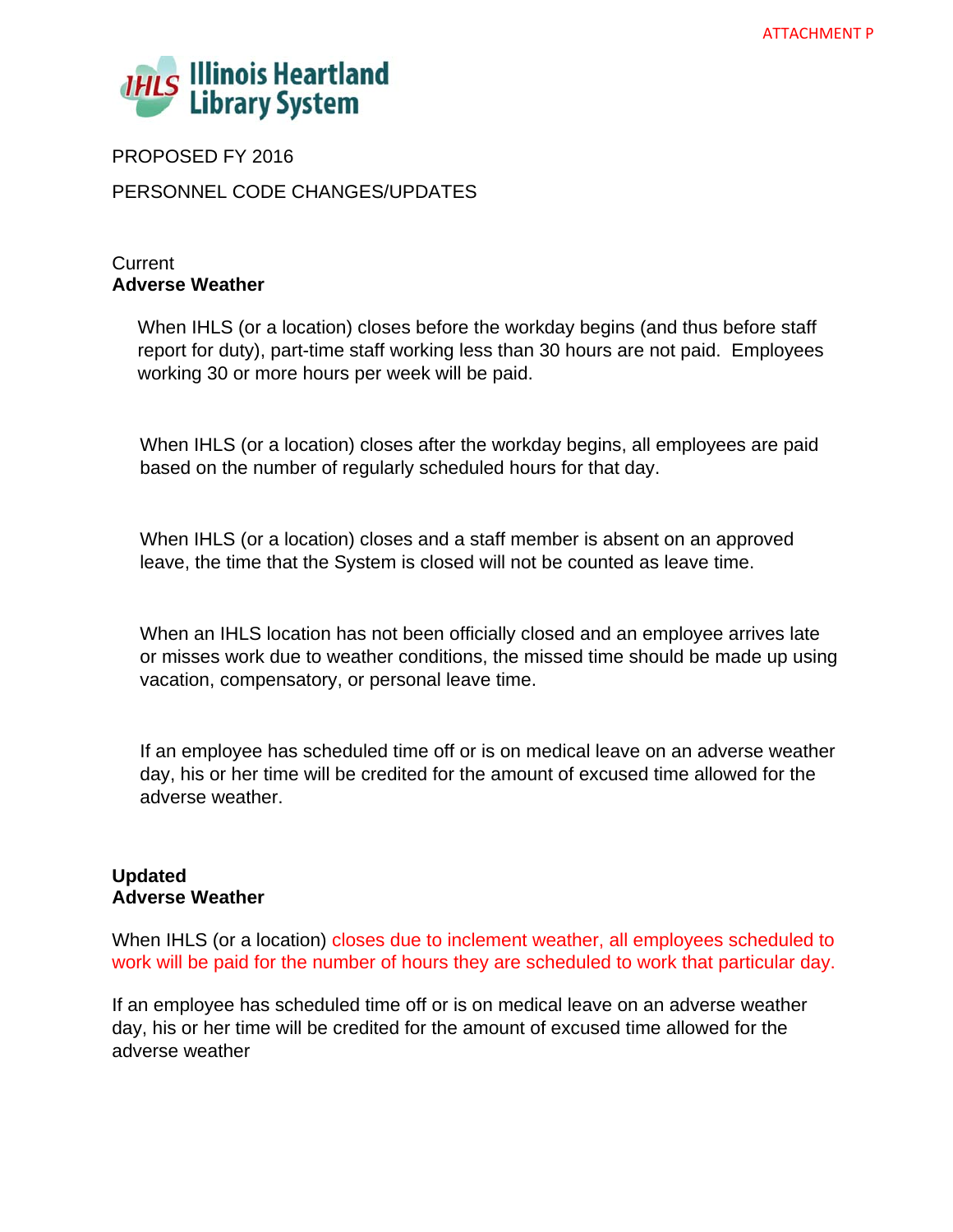

## **Current**

### **C. Over-time, Bonus-time and Compensation**

From time to time, an employee may be asked to work overtime. State and federal laws covering overtime compensation for non-exempt employees will be followed. An employee working 40 hours in a given work week, Sunday through Saturday cannot consider sick, vacation, holiday or personal leave when calculating the 40 hours necessary to receive over-time hours. Only actual hours worked can by calculated for over-time.

State and Quasi-State entities such as IHLS are allowed to use compensatory time off to help offset non-exempt employees over-time costs.

Non-exempt employees who are required to work in excess of a 40-hour work week will be given compensatory time off at the rate of 1.5 hours for each hour worked over 40 hours. The maximum accrual at any time is 240 hours. Any hours earned over the 240 threshold must be paid as prescribe by law. Non-exempt employees can take compensatory time off whenever they want as long as it doesn't conflict with business necessity and their immediate supervisor has approved the time off. Any unused compensatory time will be paid out to the employee (at the current rate) upon separation from employment.

Since exempt employees are not paid compensation for overtime, any time over 40 hours for Exempt employees shall be referred to as "bonus-time". Exempt employees who are required to work in excess of a 40-hour work week may be given bonus-time off at the rate of one hour for each hour over 40 hours worked. All earned bonus-time must be used within thirty calendar days following the time worked. Exempt employees will never receive pay for unused bonus-time off, the law does not allow for such payments. The Executive Director or the HR Representative must approve (in writing) any exceptions to this policy.

All compensatory time and bonus time will be earned and taken in 30 minute increments.

### **Updated**

### **C. Over-time, Bonus-time and Compensation**

From time to time, an employee may be asked to work overtime. State and federal laws covering overtime compensation for non-exempt employees will be followed. An employee working 40 hours in a given work week, Sunday through Saturday cannot consider sick, vacation, holiday or personal leave when calculating the 40 hours necessary to receive over-time hours. Only actual hours worked can by calculated for over-time.